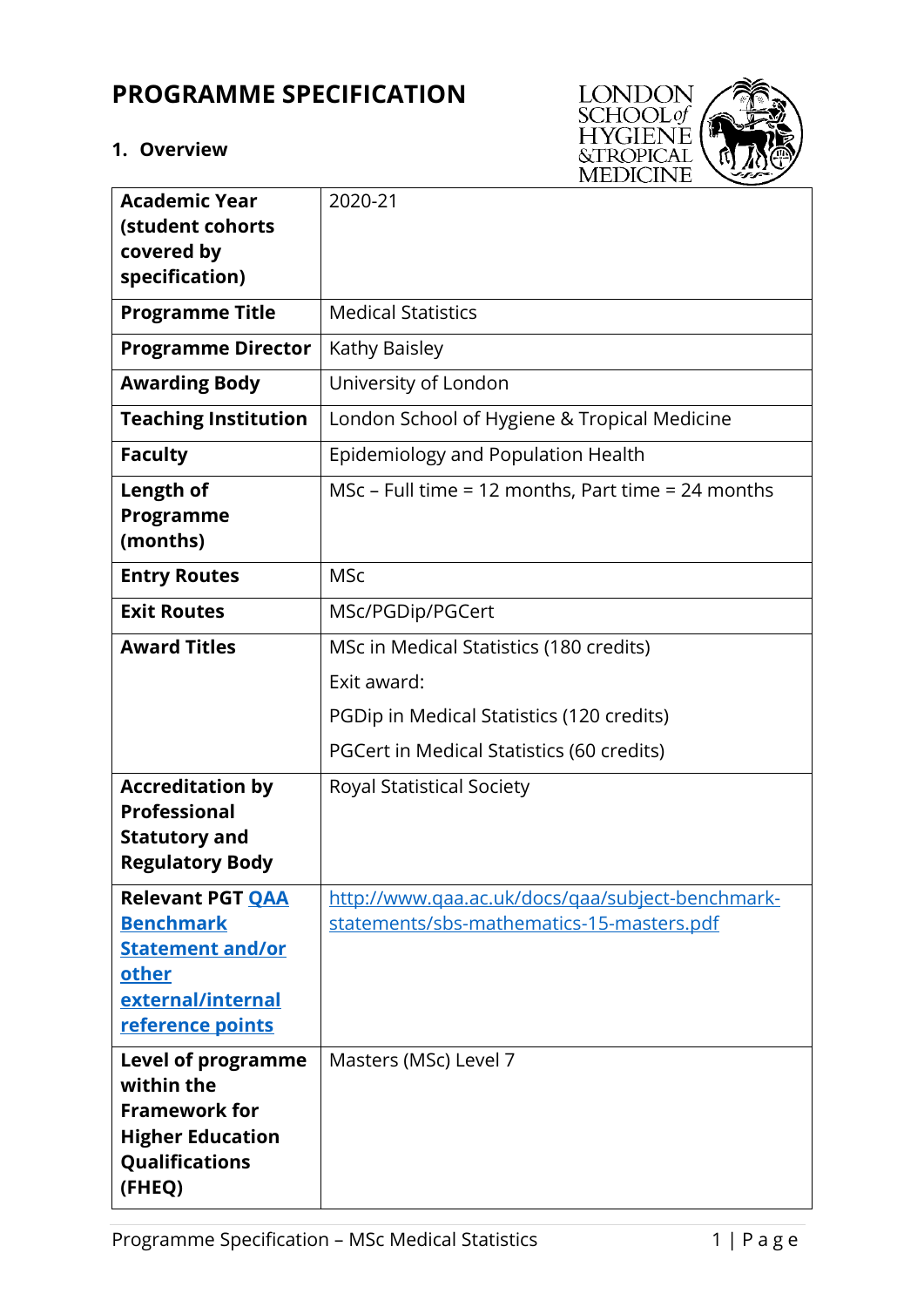| <b>Total Credits</b>                                        | <b>CATS:</b>                                                                                                                                                                                                                                                             | 180 | ECTS: | 90 |  |  |
|-------------------------------------------------------------|--------------------------------------------------------------------------------------------------------------------------------------------------------------------------------------------------------------------------------------------------------------------------|-----|-------|----|--|--|
| <b>HECoS</b>                                                | 101031                                                                                                                                                                                                                                                                   |     |       |    |  |  |
| <b>Mode of Delivery</b>                                     | Students may complete the whole 2020/21 MSc<br>programme online or may choose to come to London<br>in anticipation of some face-to-face teaching.<br><b>For Medical Statistics:</b><br>Term 1 core module teaching will be delivered online                              |     |       |    |  |  |
|                                                             | only, with a combination of synchronous (live and<br>interactive) and asynchronous (recordings,<br>independent study, individual exercises, etc) activities.                                                                                                             |     |       |    |  |  |
|                                                             | All terms 2 and 3 modules will be offered online.<br>Certain modules will also have some optional on-<br>campus components. The face to face components<br>may be limited to ensure that UK social distancing<br>rules are adhered to.                                   |     |       |    |  |  |
|                                                             | If at any point during the academic year the UK is<br>forced to go into another period of lockdown, this<br>programme will be delivered using online methods<br>only.                                                                                                    |     |       |    |  |  |
|                                                             | Throughout the year there will be programme- and<br>LSHTM-level activities, such as group seminars and a<br>themed lecture series and discussion forums. These<br>will allow students to study the programme safely at a<br>distance but remain together as a community. |     |       |    |  |  |
| <b>Mode and Period of</b><br><b>Study</b>                   | Full time (12 months) or part time/split study (24<br>months)                                                                                                                                                                                                            |     |       |    |  |  |
| <b>Cohort Entry Points</b>                                  | Annually in September                                                                                                                                                                                                                                                    |     |       |    |  |  |
| <b>Language of Study</b>                                    | English                                                                                                                                                                                                                                                                  |     |       |    |  |  |
| <b>Re-sit Policy</b>                                        | https://www.lshtm.ac.uk/sites/default/files/academic-<br>manual-chapter-08a.pdf                                                                                                                                                                                          |     |       |    |  |  |
| <b>Extenuating</b><br><b>Circumstances</b><br><b>Policy</b> | https://www.lshtm.ac.uk/sites/default/files/academic-<br>manual-chapter-07.pdf                                                                                                                                                                                           |     |       |    |  |  |
| Programme<br><b>Description</b>                             | The programme trains students from a variety of<br>academic backgrounds to work as statisticians in                                                                                                                                                                      |     |       |    |  |  |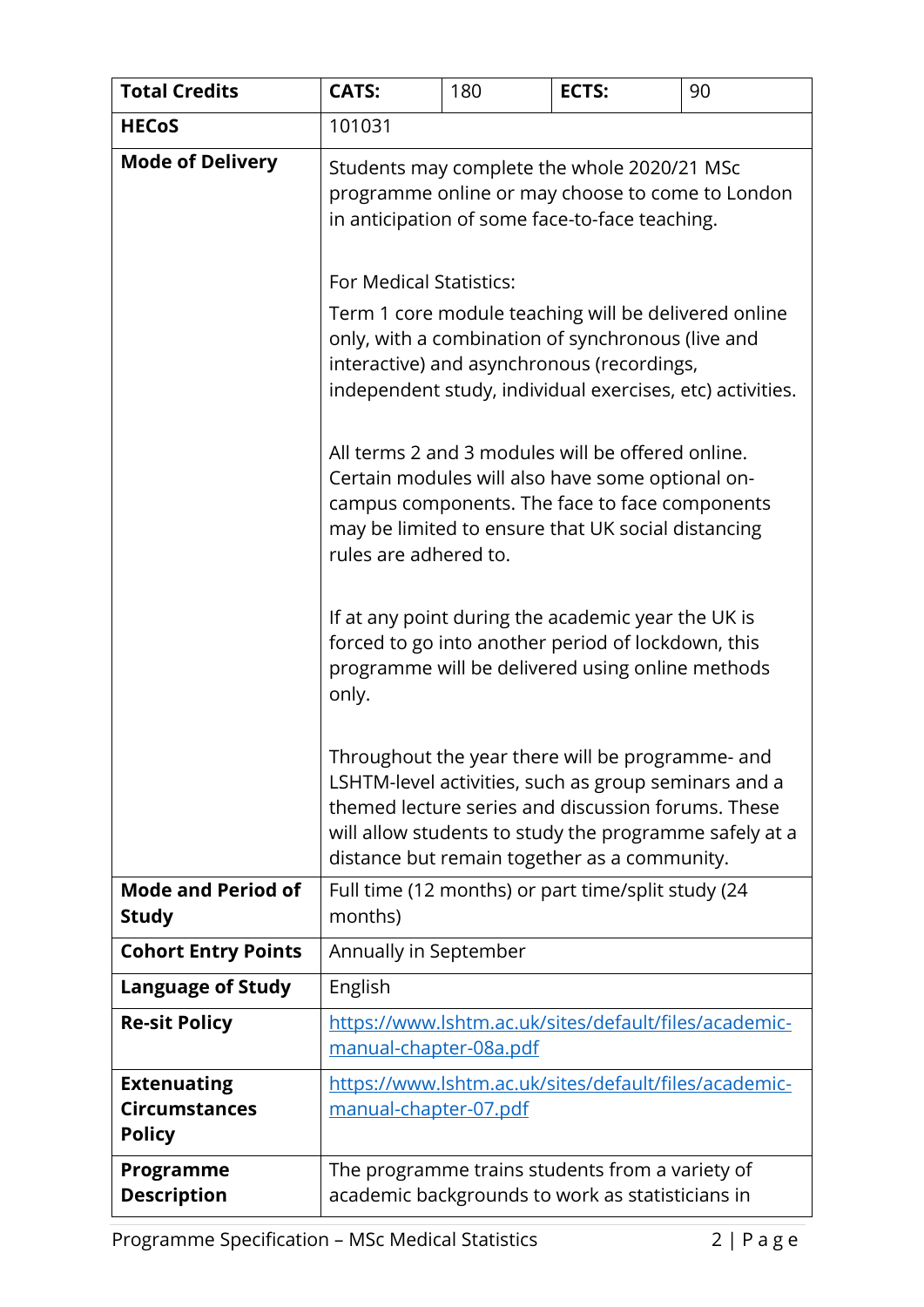|                                                                                        | various sectors including higher education, research<br>institutions, the pharmaceutical industry, central<br>government and national health services. It provides<br>training in the theory and practice of statistics with<br>special reference to clinical trials, epidemiology and<br>clinical or laboratory research. |
|----------------------------------------------------------------------------------------|----------------------------------------------------------------------------------------------------------------------------------------------------------------------------------------------------------------------------------------------------------------------------------------------------------------------------|
| <b>Date of Introduction</b><br>of Programme<br>(month/year)                            | 1968                                                                                                                                                                                                                                                                                                                       |
| Date of production /<br>revision of this<br>programme<br>specification<br>(month/year) | Extraordinary revisions made in August 2020 in<br>response to Covid-19 mitigation planning                                                                                                                                                                                                                                 |

# **2. Programme Aims & Learning Outcomes**

#### **Educational aims of the programme**

The aim of the programme – consistent with LSHTM's mission to improve health worldwide – is to train students from a variety of academic backgrounds to work as statisticians in various sectors including higher education, research institutions, the pharmaceutical industry, central government and national health services. It provides a training in the theory and practice of statistics with special reference to clinical trials, epidemiology and clinical or laboratory research.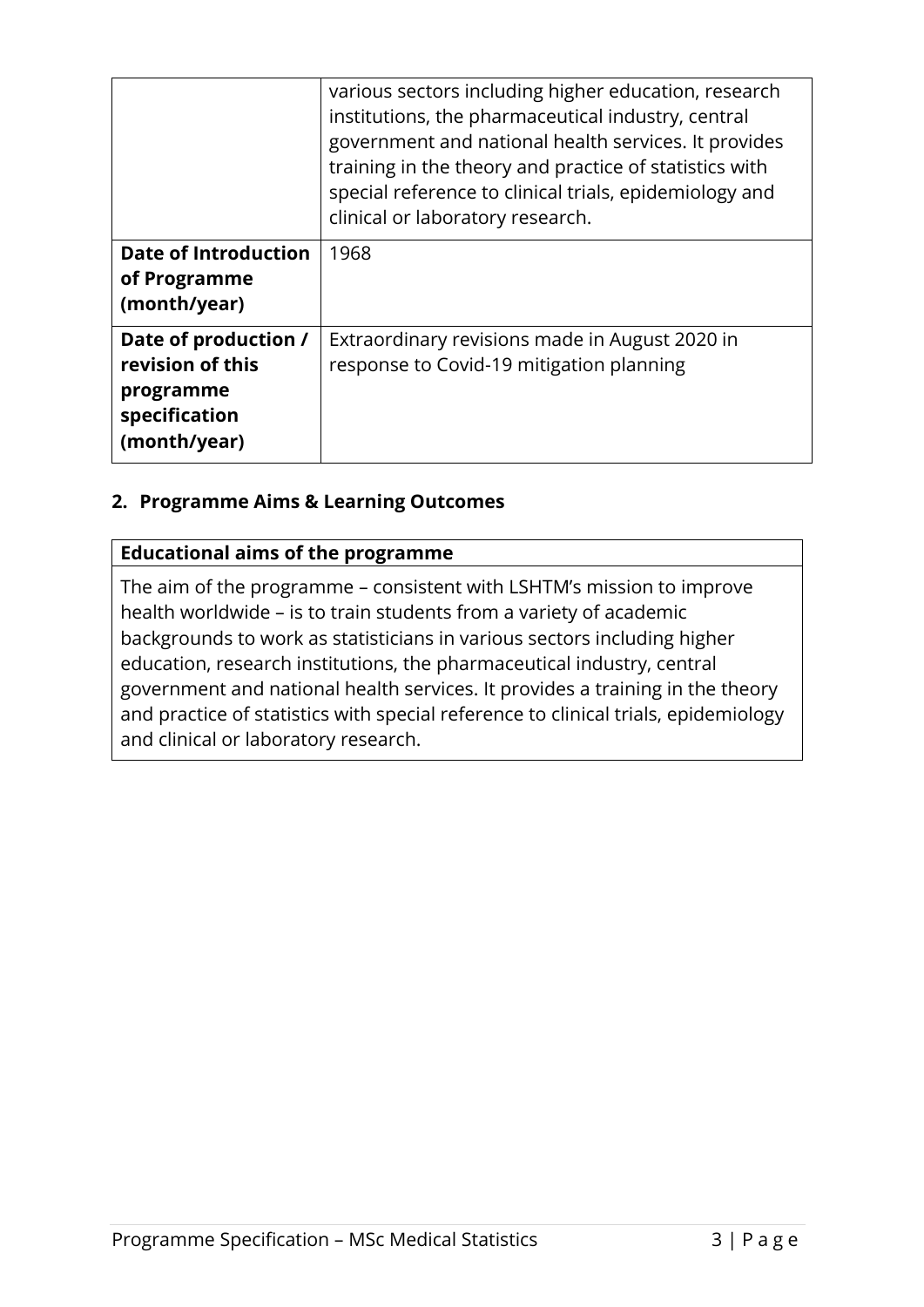# **Programme Learning Outcomes**

By the end of the programme, students will be expected to achieve the following learning outcomes – drawing on material taught across different elements and assessed in a variety of ways.

- (i) Select appropriate study designs to address questions of medical relevance
- (ii) Select and apply appropriate statistical methods for analysing data typically encountered in medical applications, including binary, categorical, count, quantitative data; survival data; hierarchical data; data affected by measurement error and missingness
- (iii) Use a range of software packages to: organise and manage datasets; carry out statistical analysis; construct tables and figures; create programs to provide problem specific solutions.
- (iv) Interpret correctly the results of statistical analyses and critically evaluate the use of statistics in the medical literature
- (v) Communicate effectively with other statisticians and the wider medical community, including the ability to present results of statistical analyses through written and oral presentations
- (vi) Understand the principles behind statistical methods to allow future adoption and appreciation of new methodology, to develop problem specific solutions to new problems, and to provide a basis for the understanding of limitations and issues surrounding currently used methods

## **Teaching and Learning Strategy**

The programme is taught through a variety of synchronous (live and interactive) teaching methods including: online 'live' lectures, small group seminars, practicals, question and answer sessions, and group work with peers. Some teaching will be asynchronous (e.g. pre-recorded lectures, independent exercises). All elements of the programme have specific learning objectives, with content designed to help students achieve these outcomes. Students are expected to learn through both directed and self-directed study.

## **Assessment Strategy**

The programme is assessed through individual module assessments (which may include essays, other written coursework, short written exams, practical exams, group work, presentations or other methods), formal summer exams, and a project report. Such tasks are designed to assess, via the most appropriate method, whether learning objectives have been met. Students will not be required to attend on-campus where assessments can be taken online.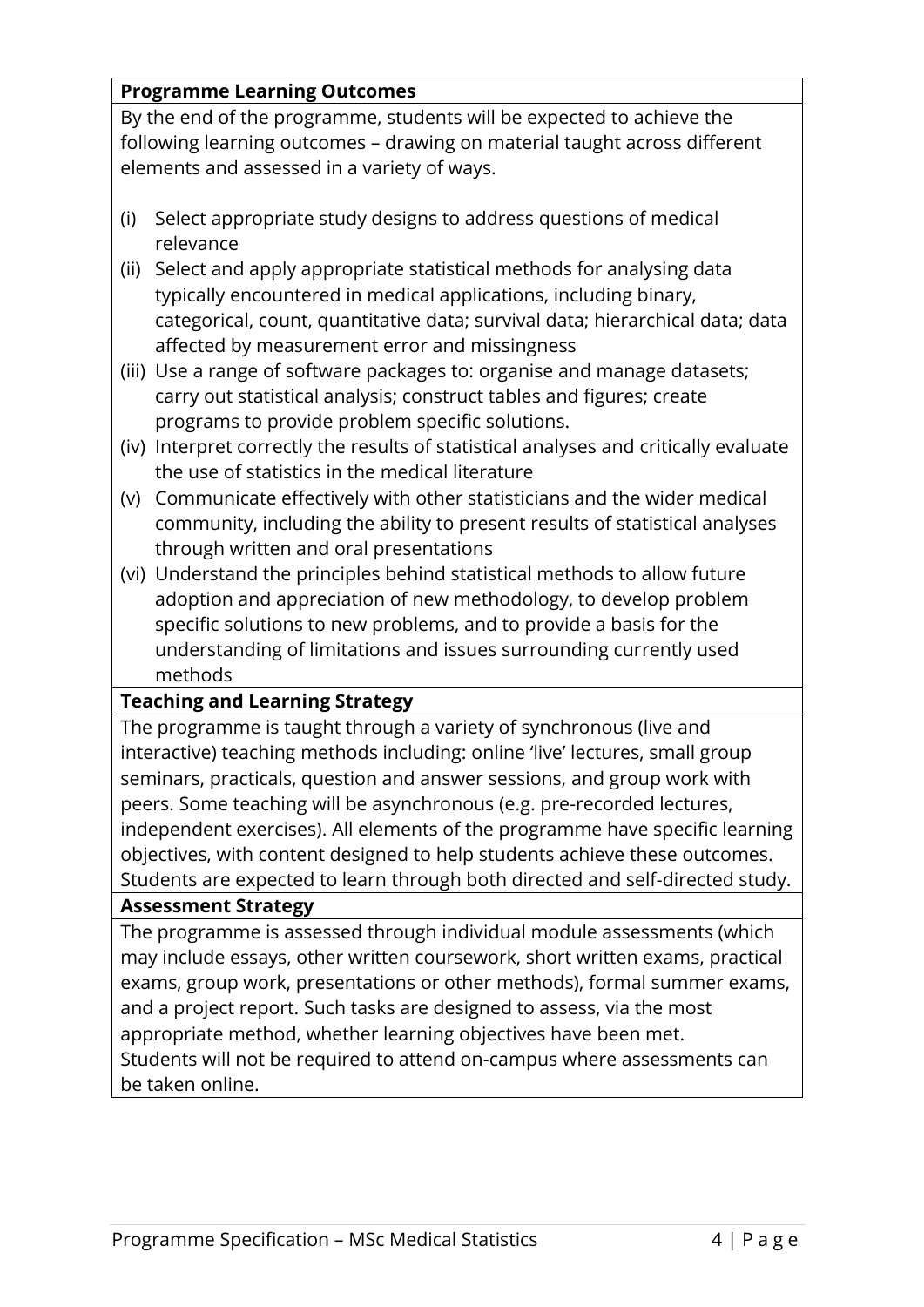# **3. Programme Structure and features, modules, credit assignment and award requirements**

| <b>Full-time Masters</b>  | Term $1 \mid$ Term $2 \mid$ | <b>Term 3</b> $\vert$ Total Credits |
|---------------------------|-----------------------------|-------------------------------------|
| <b>Compulsory Modules</b> |                             | 105                                 |
| Recommended Modules       |                             | 30                                  |
| Projects                  |                             |                                     |

Module information is correct at the time of publication, but minor amendments may be made subject to approval as detailed in Chapter 3 of the [LSHTM Academic Manual.](https://www.lshtm.ac.uk/sites/default/files/academic-manual-chapter-03.pdf) Optional (i.e. recommended non-compulsory) modules listed are indicative and may change from year to year. <https://www.lshtm.ac.uk/study/courses/changes-courses>

| Slot           | <b>Module</b><br>Code        | <b>Module Title</b>    | <b>Module Type</b><br>(compulsory or                                                                                                                                                         | <b>Credits</b><br>(CATS)                                              | <b>Contact</b><br>hours* |
|----------------|------------------------------|------------------------|----------------------------------------------------------------------------------------------------------------------------------------------------------------------------------------------|-----------------------------------------------------------------------|--------------------------|
|                |                              |                        |                                                                                                                                                                                              |                                                                       |                          |
|                |                              |                        |                                                                                                                                                                                              |                                                                       | 30                       |
|                |                              |                        |                                                                                                                                                                                              |                                                                       |                          |
|                |                              |                        |                                                                                                                                                                                              |                                                                       | 45                       |
|                |                              |                        |                                                                                                                                                                                              |                                                                       |                          |
|                |                              | Computing              |                                                                                                                                                                                              |                                                                       |                          |
| AB1            | 2033                         | <b>Clinical Trials</b> | Compulsory                                                                                                                                                                                   | 10                                                                    | 30                       |
| AB1            | 2038                         | Foundations            | Compulsory                                                                                                                                                                                   | 25                                                                    | 90                       |
|                |                              | of Medical             |                                                                                                                                                                                              |                                                                       |                          |
|                |                              | <b>Statistics</b>      |                                                                                                                                                                                              |                                                                       |                          |
| AB1            | 2475                         | Robust                 | Compulsory                                                                                                                                                                                   | 5                                                                     | 13                       |
|                |                              | Statistical            |                                                                                                                                                                                              |                                                                       |                          |
|                |                              | Methods                |                                                                                                                                                                                              |                                                                       |                          |
| C1             | 2462                         | Generalised            | Compulsory                                                                                                                                                                                   | 15                                                                    | 50                       |
|                |                              | Linear                 |                                                                                                                                                                                              |                                                                       |                          |
|                |                              | Models                 |                                                                                                                                                                                              |                                                                       |                          |
| C <sub>2</sub> | 2402                         | Statistical            | Compulsory                                                                                                                                                                                   | 15                                                                    | 38.5                     |
|                |                              | Methods in             |                                                                                                                                                                                              |                                                                       |                          |
|                |                              |                        |                                                                                                                                                                                              |                                                                       |                          |
| D <sub>1</sub> | 2465                         |                        |                                                                                                                                                                                              | 15                                                                    | 48                       |
|                |                              | Hierarchical           |                                                                                                                                                                                              |                                                                       |                          |
|                |                              |                        |                                                                                                                                                                                              |                                                                       |                          |
|                |                              |                        |                                                                                                                                                                                              |                                                                       |                          |
|                |                              |                        |                                                                                                                                                                                              |                                                                       |                          |
|                |                              |                        |                                                                                                                                                                                              |                                                                       | 50                       |
|                |                              |                        |                                                                                                                                                                                              |                                                                       |                          |
|                |                              |                        |                                                                                                                                                                                              |                                                                       |                          |
|                |                              |                        |                                                                                                                                                                                              |                                                                       |                          |
|                | AB1<br>AB1<br>D <sub>2</sub> | 2001<br>2031<br>2463   | <b>Basic</b><br>Epidemiology<br>Introduction<br>to Statistical<br>Epidemiology<br>Analysis of<br>and Other<br>Dependent<br>Data<br>Survival<br>Analysis and<br>Bayesian<br><b>Statistics</b> | recommended)<br>Compulsory<br>Compulsory<br>Recommended<br>Compulsory | 10<br>10<br>15           |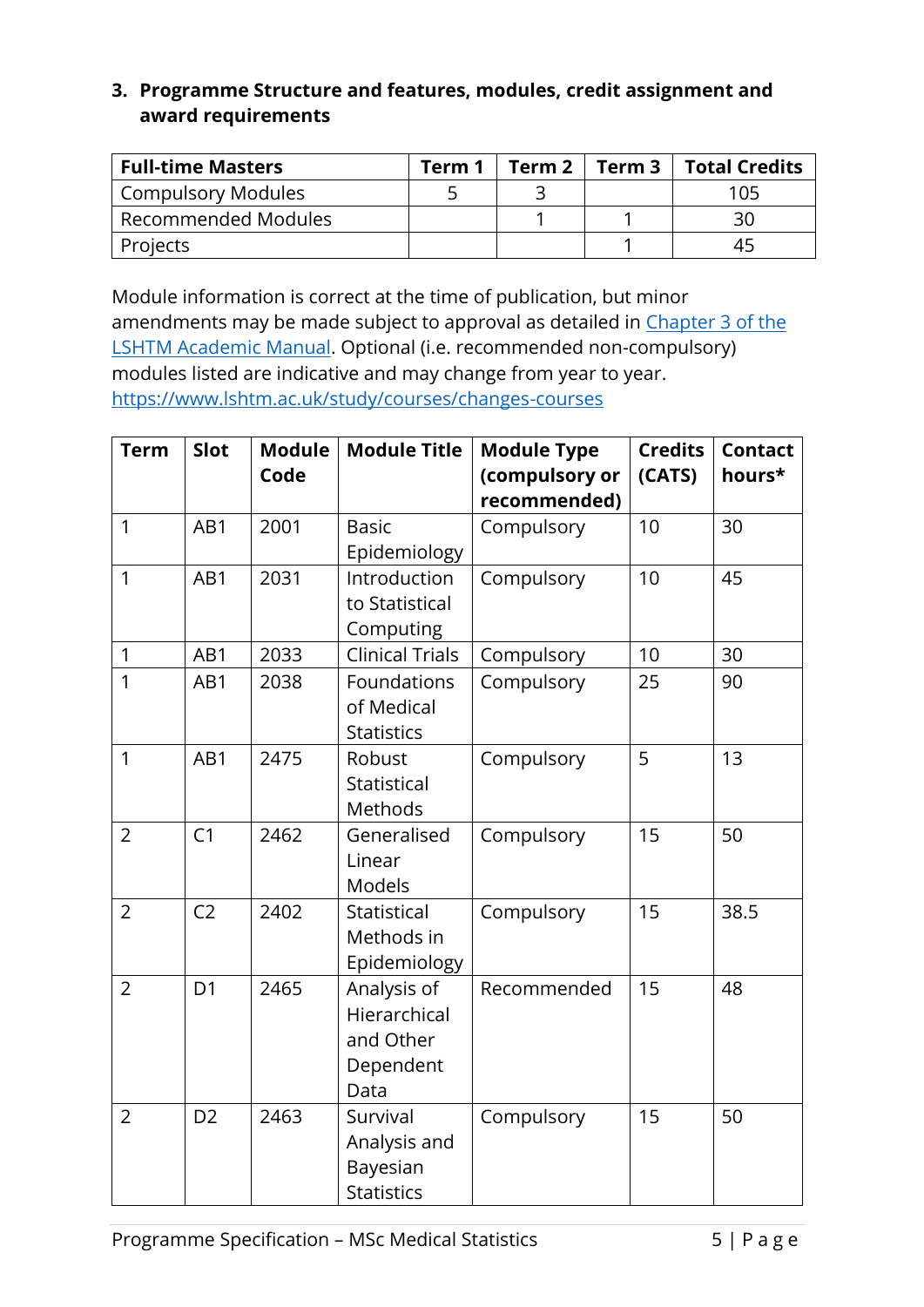|  | 2412 | Advanced<br>Statistical<br>Methods in<br>Epidemiology | Recommended | 15 | 48   |
|--|------|-------------------------------------------------------|-------------|----|------|
|  | 2450 | Advanced<br>Statistical<br>Modelling                  | Recommended | 15 | 42.5 |

\* Student contact time refers to the tutor-mediated time allocated to teaching, provision of guidance and feedback to students. This time includes activities that take place in face-to-face contexts such as on-campus lectures, seminars, demonstrations, tutorials, supervised laboratory workshops, practical classes, project supervision and external fieldwork or visits, as well as where tutors are available for one-to-one discussions and interaction by email. Student contact time also includes tutor-mediated activities that take place in online environments, which may be synchronous (using real-time digital tools such as Zoom or Blackboard Collaborate Ultra) or asynchronous (using digital tools such as tutor-moderated discussion forums or blogs often delivered through the School's virtual learning environment, Moodle). These contact hours reflect provision during the 2019/2020 session. We anticipate that in 2020/2021 there will be fewer hours with tutor presence at specified times and a greater emphasis on directed study such as recorded lectures, recommended readings and guided exercises. Please refer to the individual 2020/2021 module specifications for more detail. This definition is based on the one provided by the [Quality Assurance Agency for Higher Education \(QAA\) Explaining contact](https://www.qaa.ac.uk/docs/qaa/quality-code/contact-hours-guidance.pdf)  hours (2011) [guidance document, page 4 available here.](https://www.qaa.ac.uk/docs/qaa/quality-code/contact-hours-guidance.pdf) Student contact time, together with time allocated for independent study and assessment, determines the total student study hours for a module or programme. Although there are separate hours allocated for each of these activities, they should always be clearly linked together to support effective learning. The London School of Hygiene and Tropical Medicine (LSHTM) defines high quality contact time as structured, focused, purposeful and interactive.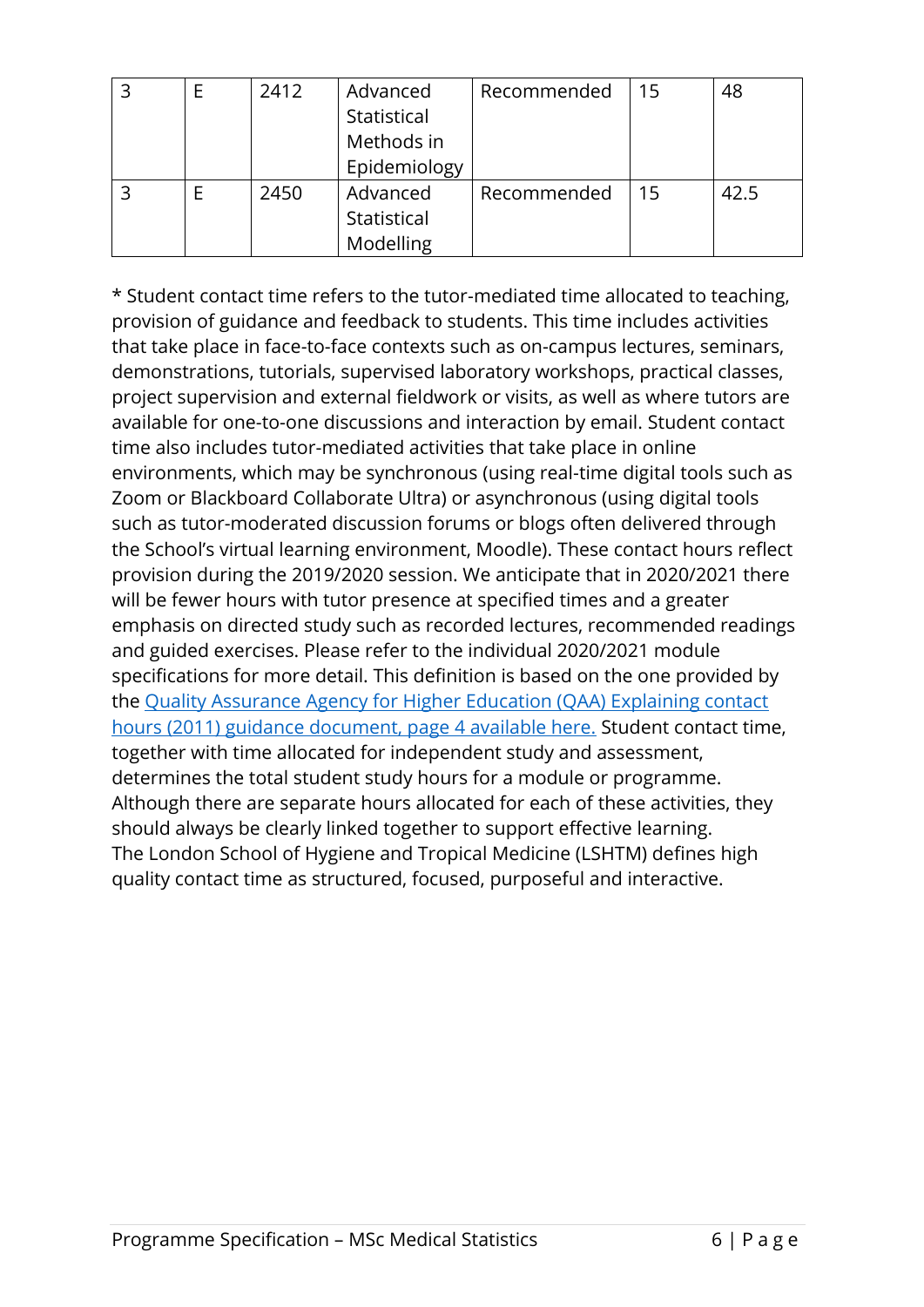## **4. Entry Requirements**

#### **Criteria for admission**

#### **General entrance requirements**

Applicants must normally satisfy LSHTM's general entrance requirements and additional programme-specific entrance requirements to be considered for admission. Applications must be submitted in accordance with the procedures and deadlines given in the web-based or printed prospectus.

In order to be admitted to a postgraduate taught degree programme of the London School of Hygiene & Tropical Medicine, an applicant must:

a) hold a first degree at Second Class Honours standard in a relevant discipline, a degree in medicine at the same standard, or another degree of equivalent awarded by an overseas institution recognised by UK Naric or Barrons.

#### **OR**

b) hold a professional qualification appropriate to the programme of study to be followed obtained by written examinations and judged by the LSHTM to be equivalent to a Second Class Honours degree or above.

## **OR**

c) have relevant professional experience or training which is judged by the LSHTM to be equivalent to a Second Class Honours degree or above.

## **AND**

satisfy any additional requirements where prescribed for admission to a specific programme.

For the MSc Medical Statistics, it is preferred that students should normally have obtained a mathematically-based first degree which includes some statistics. Graduates from other fields who have quantitative skills and some familiarity with statistical ideas may also apply.

In addition, all **suitable** MSc Medical Statistics candidates will be interviewed by the programme's Admissions Team.